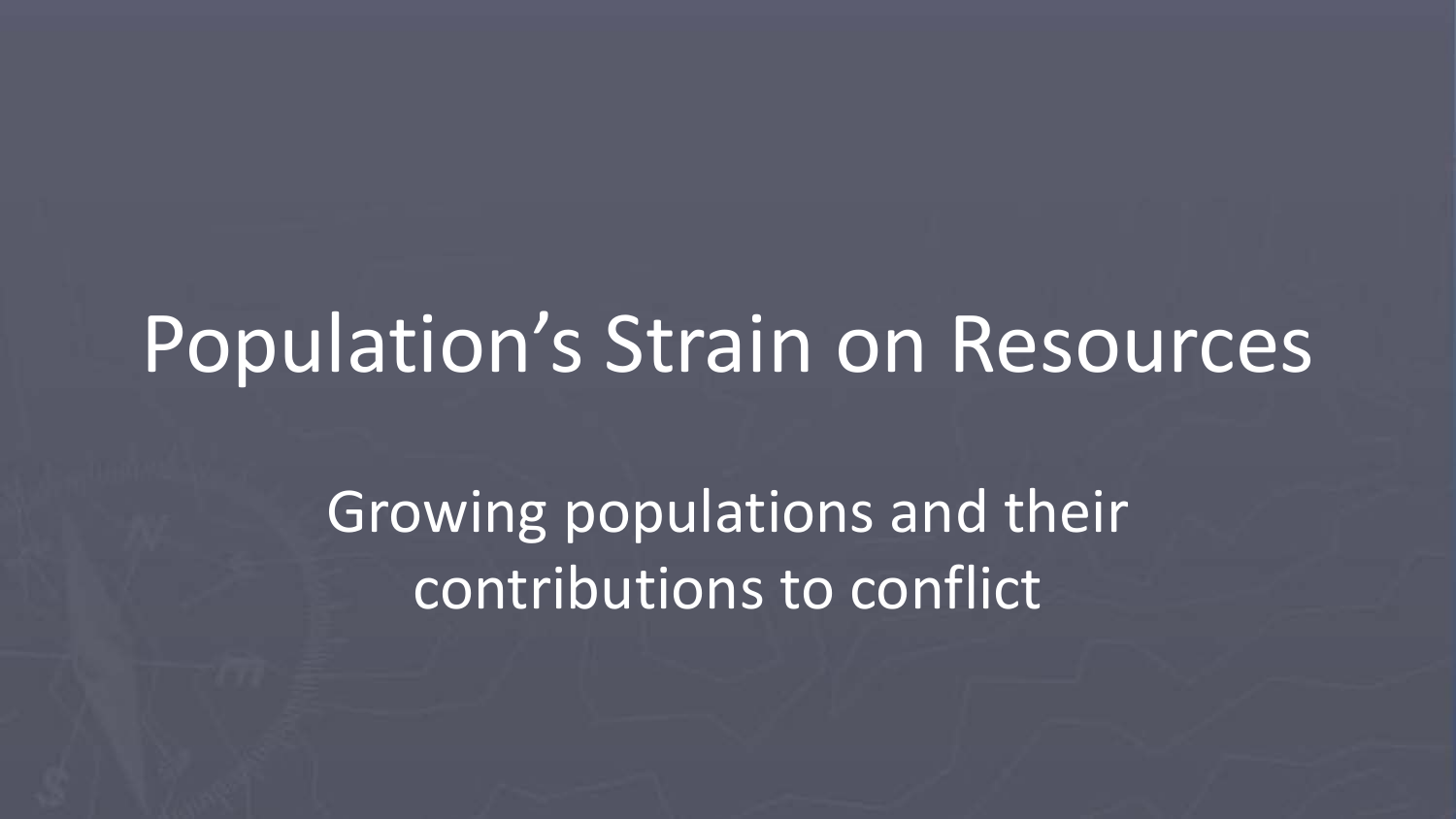# Malthusian Theory

• Argues that world population is growing geometrically while food production is only increasing arithmetically – Population would soon exceed food stores

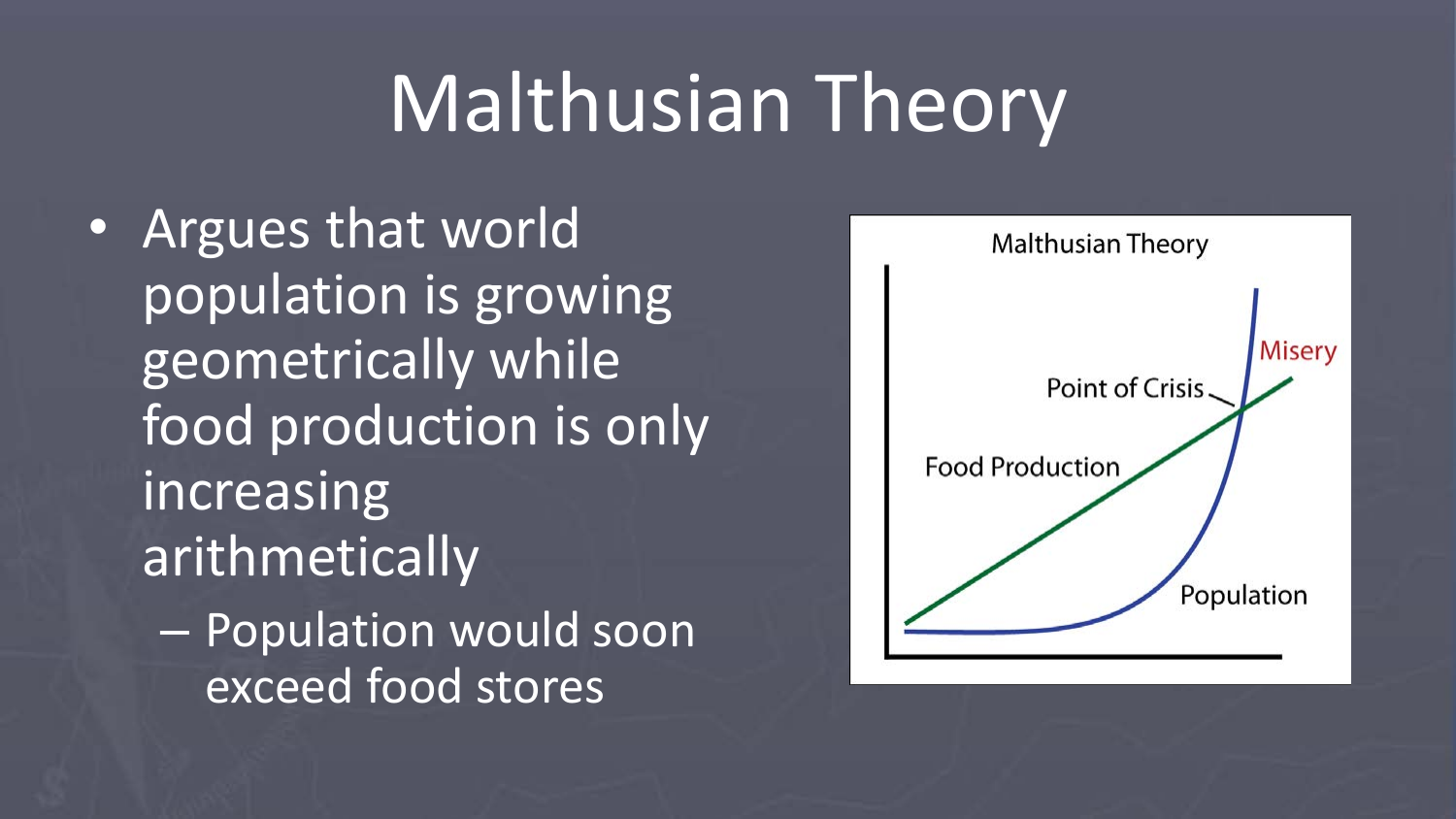## Controlling Population

- Population could not continue un-checked and Malthus classified two different types of checks
	- Positive Checks: Factors increasing mortality (War, Famine, Disease, etc…)
	- Preventative/Negative Checks: Factors decreasing fertility (Moral restraint, contraception, abortion, etc…)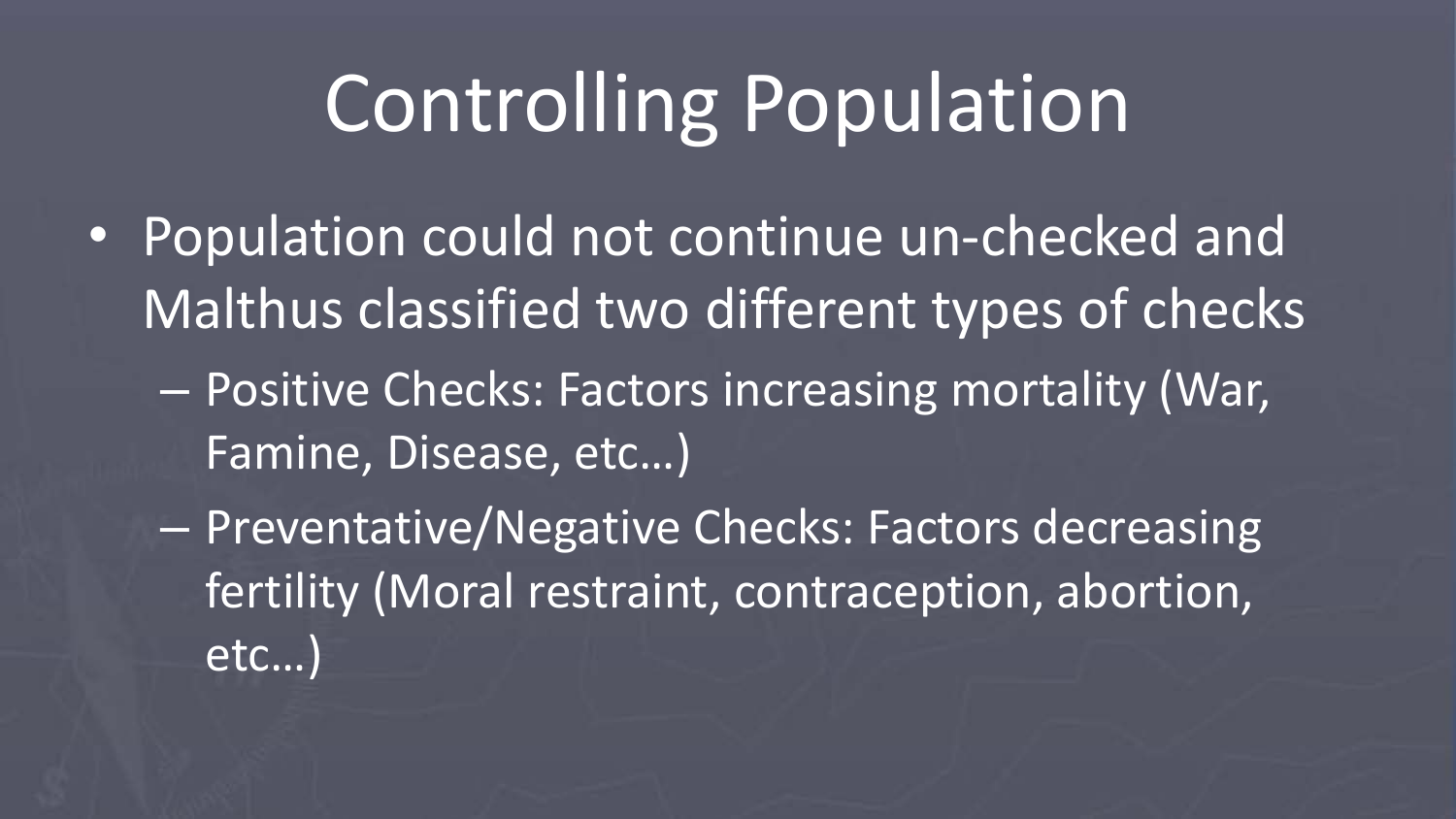# Neo-Malthusian Theory

- Two characteristics of recent population growth make Malthus' theory more realistic today
	- Transfer of medical technology (but not wealth) from MDCs to LDCs has allowed for fastest population growth in poorest areas
	- Expanded Malthus' ideas to more than just food, but to also include energy resources
		- Argue wars and civil violence will increase as food, clean air, fuel, and suitable farmland become more scarce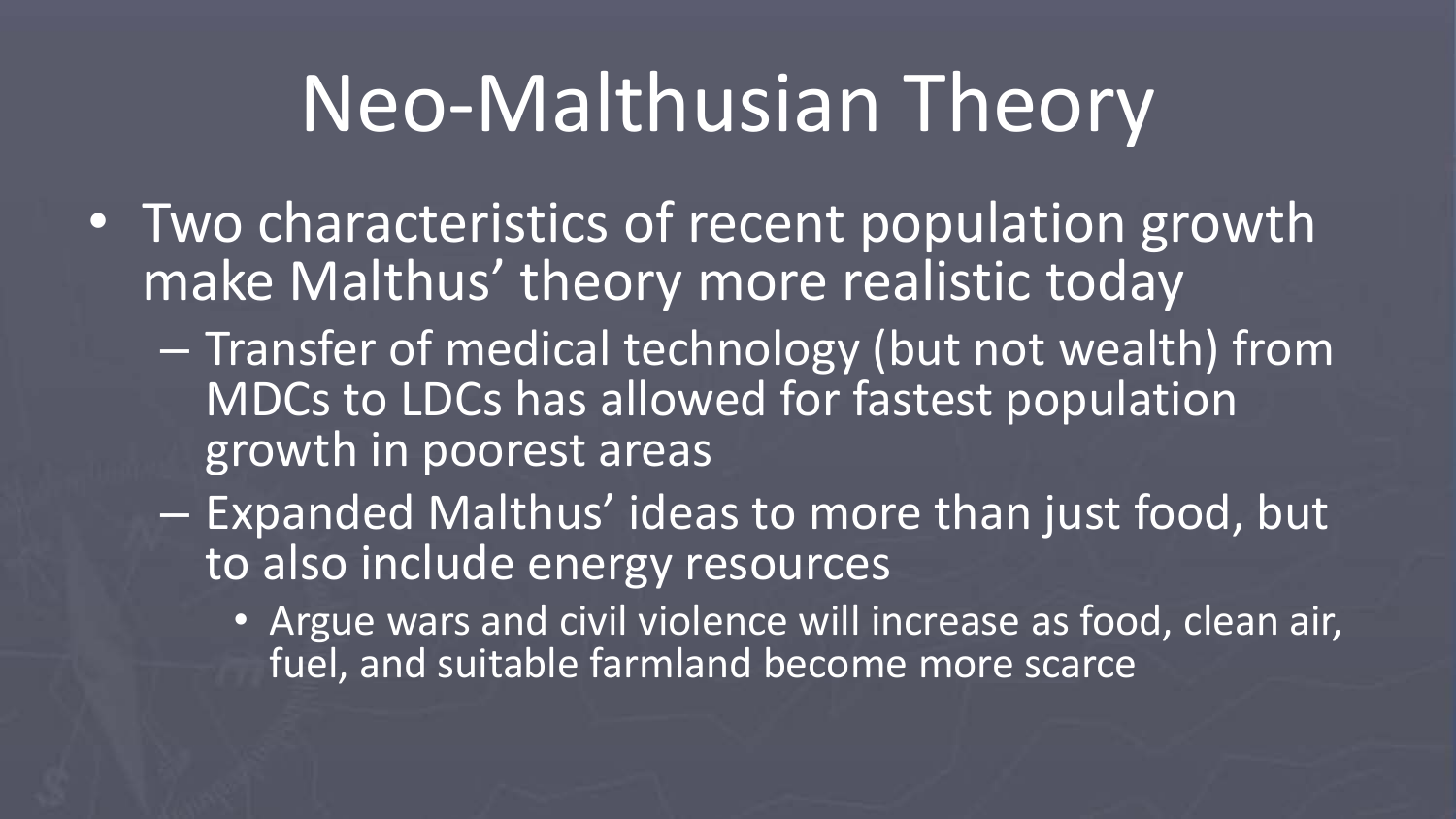# Marxian Theory

- Argues that capitalism drives population growth as a way to increase pool of cheap labor
- Established Conflict Theory

– Claims society is in a state of perpetual **conflict** due to competition for limited resources. It holds that social order is maintained by domination and power, rather than consensus and conformity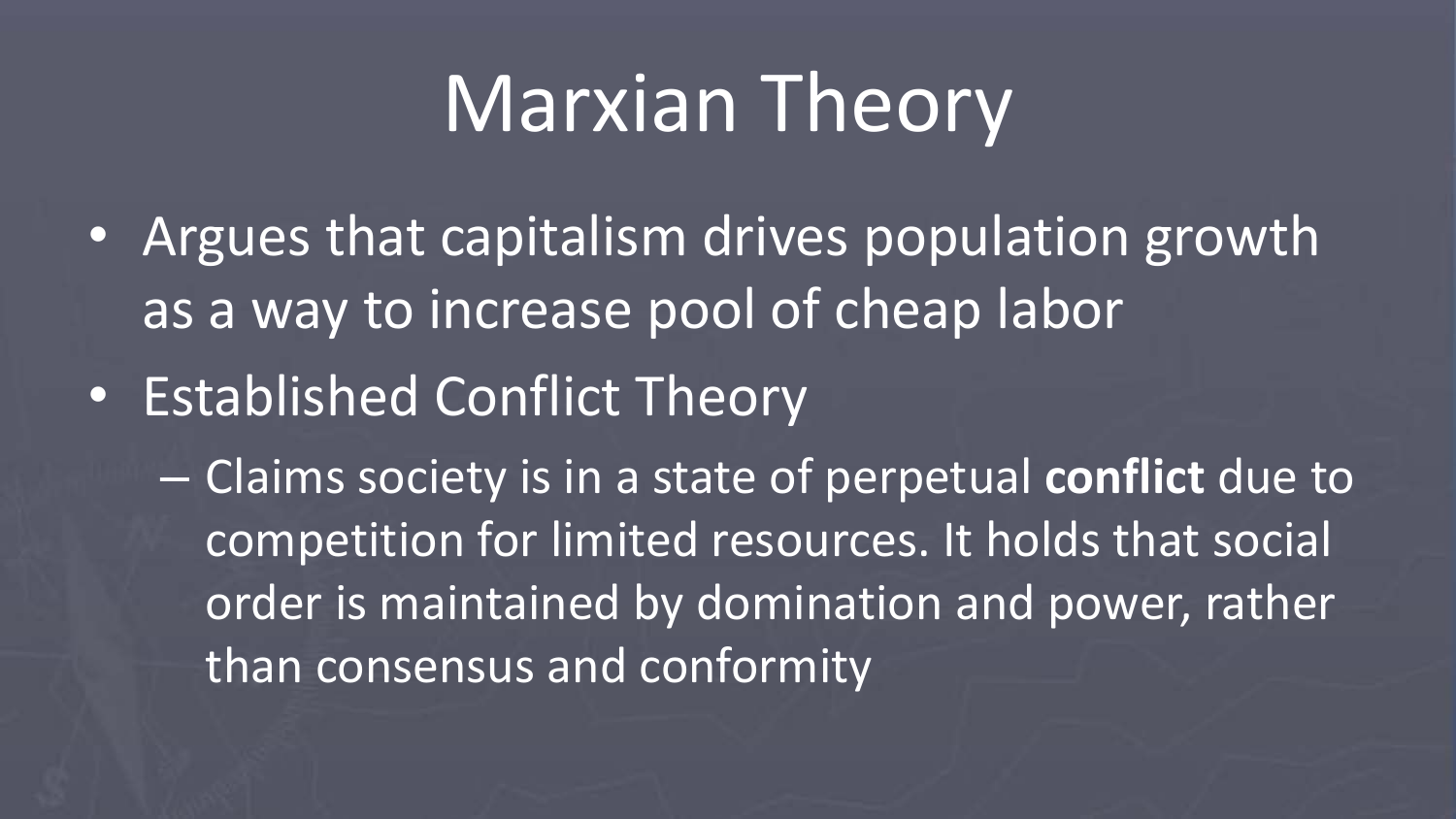### Alternative Theories

#### • William Catton

- Links population with "carrying capacity of ecosystems" and idea of cornucopia
	- As humans over-exert the earth's resources they will eventually pay the price
- Esther Boserup

– As population approached crisis the world would respond with assistance spawning economic growth and new technologies